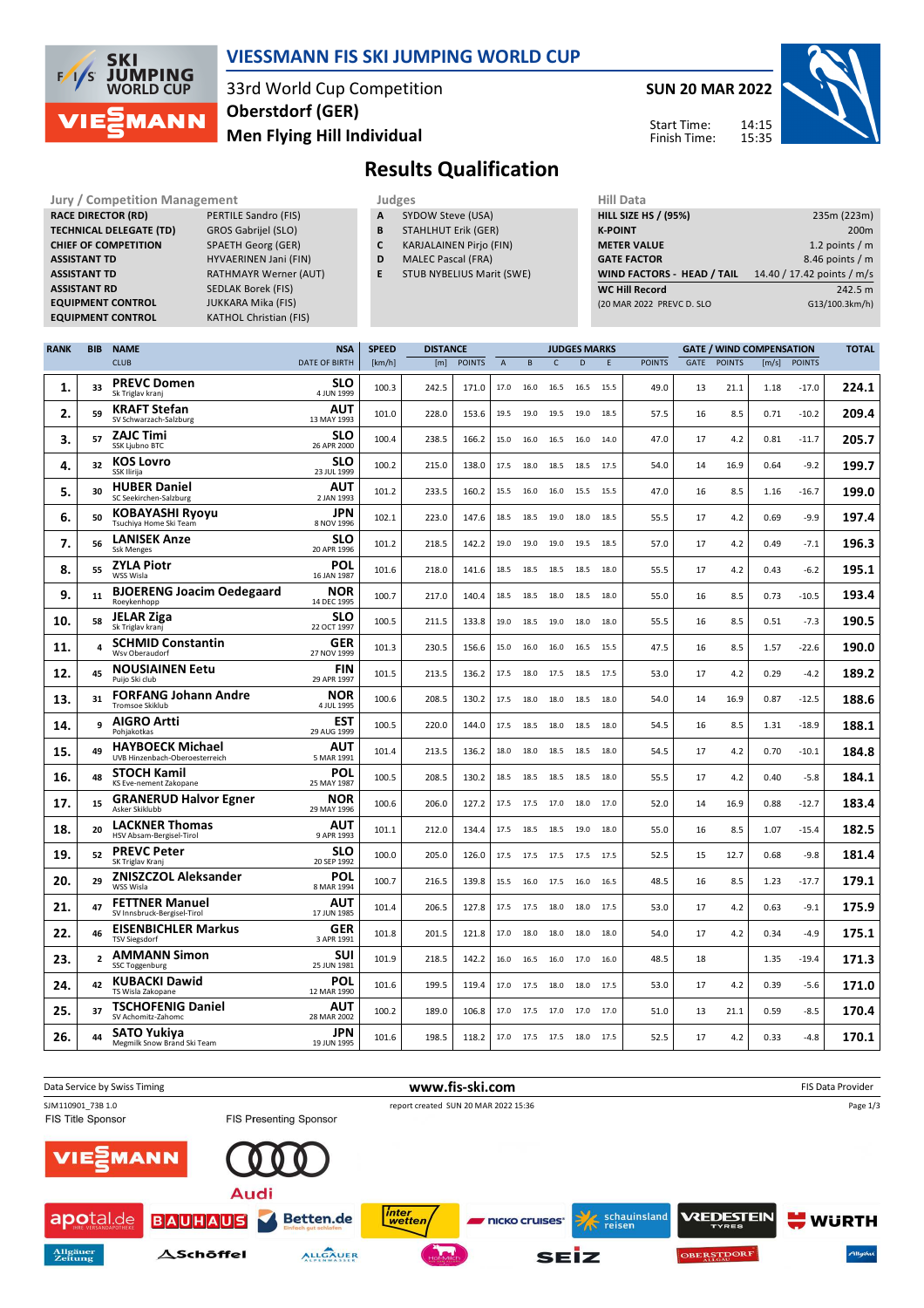

## **VIESSMANN FIS SKI JUMPING WORLD CUP**

33rd World Cup Competition **Men Flying Hill Individual Oberstdorf (GER)**

**SUN 20 MAR 2022**

Start Time: Finish Time:



# **Results Qualification**

| <b>RANK</b>          | <b>BIB</b>     | <b>NAME</b>                                                | <b>NSA</b>                | <b>SPEED</b> | <b>DISTANCE</b> |               |      |                |                | <b>JUDGES MARKS</b>          |        |               | <b>GATE / WIND COMPENSATION</b> |               |                       |               | <b>TOTAL</b> |
|----------------------|----------------|------------------------------------------------------------|---------------------------|--------------|-----------------|---------------|------|----------------|----------------|------------------------------|--------|---------------|---------------------------------|---------------|-----------------------|---------------|--------------|
|                      |                | <b>CLUB</b>                                                | <b>DATE OF BIRTH</b>      | [km/h]       | [m]             | <b>POINTS</b> | A    | B              | $\mathsf{C}$   | D                            | Ε      | <b>POINTS</b> | GATE                            | <b>POINTS</b> | $\lfloor m/s \rfloor$ | <b>POINTS</b> |              |
| 27.                  | $\overline{7}$ | <b>BOYD-CLOWES Mackenzie</b><br>Altius Nordic Ski Club     | CAN<br>13 JUL 1991        | 101.6        | 208.0           | 129.6         | 17.5 | 17.5           | 17.5           | 18.0                         | 17.0   | 52.5          | 16                              | 8.5           | 1.48                  | -21.3         | 169.3        |
| 28.                  | 19             | <b>KOBAYASHI Junshiro</b><br>Megmilk Snow Brand Ski Team   | JPN<br>11 JUN 1991        | 101.1        | 198.5           | 118.2         | 17.0 | 17.0           | 17.5           | 18.0                         | 17.0   | 51.5          | 16                              | 8.5           | 0.75                  | $-10.8$       | 167.4        |
| 29.                  | 43             | <b>FREUND Severin</b><br>WSV DJK Rastbuechl                | GER<br>11 MAY 1988        | 101.9        | 195.5           | 114.6         | 16.0 | 16.5           | 17.0           | 16.5                         | 17.0   | 50.0          | 17                              | 4.2           | 0.45                  | $-6.5$        | 162.3        |
| 30.                  | 3              | <b>VILLUMSTAD Fredrik</b><br>SKIMT                         | <b>NOR</b><br>21 MAR 1999 | 100.7        | 206.0           | 127.2         | 17.0 |                |                | 17.5 17.5 17.0 17.0          |        | 51.5          | 16                              | 8.5           | 1.98                  | $-28.5$       | 158.7        |
| 31.                  | 38             | <b>KYTOSAHO Niko</b><br>Paimion urheilijat                 | FIN<br>18 DEC 1999        | 99.9         | 176.0           | 91.2          | 17.0 | 16.5           | 16.5           | 16.5                         | 16.5   | 49.5          | 13                              | 21.1          | 0.42                  | $-6.0$        | 155.8        |
| 32.                  | 41             | <b>WOHLGENANNT Ulrich</b><br>SK Kehlegg-Vorarlberg         | AUT<br>1 AUG 1994         | 100.7        | 188.0           | 105.6         | 17.0 |                | 17.0 17.0      | 16.5                         | - 16.5 | 50.5          | 17                              | 4.2           | 0.32                  | $-4.6$        | 155.7        |
| 33.                  | 27             | <b>SATO Keiichi</b><br>Megmilk Snow Brand Ski Team         | JPN<br>27 JUL 1997        | 101.3        | 194.0           | 112.8         | 16.0 | 16.5           | 15.5           | 16.5                         | 16.5   | 49.0          | 16                              | 8.5           | 1.04                  | -15.0         | 155.3        |
| 34.                  | 12             | <b>MALTSEV Kevin</b><br>Elva Skiclub                       | <b>EST</b><br>4 JUL 2000  | 100.7        | 187.5           | 105.0         | 17.0 | 17.0           | 16.5           | 17.0                         | 16.5   | 50.5          | 16                              | 8.5           | 0.88                  | -12.7         | 151.3        |
| 35.                  | 26             | <b>PEIER Killian</b><br>Vallee du Joux                     | SUI<br>28 MAR 1995        | 100.9        | 192.5           | 111.0         | 17.5 | 17.5           |                | 17.5 18.0 17.5               |        | 52.5          | 16                              | 8.5           | 1.50                  | -21.6         | 150.4        |
| 36.                  | 5              | <b>AALTO Antti</b><br>Kiteen Urheilijat                    | FIN<br>2 APR 1995         | 100.3        | 181.0           | 97.2          | 17.0 | 16.5           | 17.0           | 17.0                         | 16.5   | 50.5          | 14                              | 16.9          | 1.06                  | $-15.3$       | 149.3        |
| 37.                  | 51             | <b>GEIGER Karl</b><br>SC 1906 Oberstdorf                   | <b>GER</b><br>11 FEB 1993 | 101.5        | 173.5           | 88.2          | 16.5 | 16.5           | 16.5           | 15.5                         | 17.0   | 49.5          | 15                              | 12.7          | 0.22                  | $-3.2$        | 147.2        |
| 38.                  | 22             | <b>LEYHE Stephan</b><br>SC Willingen                       | GER<br>5 JAN 1992         | 101.4        | 182.5           | 99.0          | 16.5 | 16.5           | 17.5           | 17.0                         | 17.0   | 50.5          | 16                              | 8.5           | 0.81                  | -11.7         | 146.3        |
| 39.                  | 21             | <b>ZOGRAFSKI Vladimir</b><br><b>NSA</b>                    | <b>BUL</b><br>14 JUL 1993 | 100.2        | 182.0           | 98.4          | 17.0 | 16.5           | 17.0           | 17.0                         | 17.0   | 51.0          | 16                              | 8.5           | 0.81                  | $-11.7$       | 146.2        |
| 40.                  | 36             | <b>PREVC Cene</b><br>Sk Triglav kranj                      | SLO<br>12 MAR 1996        | 99.5         | 164.5           | 77.4          | 15.5 | 15.5 15.5 15.0 |                |                              | 16.0   | 46.5          | 11                              | 29.6          | 0.58                  | $-8.4$        | 145.1        |
|                      |                |                                                            |                           |              |                 |               |      |                |                |                              |        |               |                                 |               |                       |               |              |
| <b>Not Qualified</b> |                | <b>WOLNY Jakub</b>                                         | POL                       |              |                 |               |      |                |                |                              |        |               |                                 |               |                       |               |              |
| 41.                  | 35             | LKS Klimczok Bystra                                        | 15 MAY 1995               | 99.0         | 168.0           | 81.6          | 15.0 |                | 14.5 15.0 14.5 |                              | 15.0   | 44.5          | 11                              | 29.6          | 0.90                  | $-13.0$       | 142.7        |
| 42.                  | 40             | <b>WELLINGER Andreas</b><br>Sc Ruhpolding                  | GER<br>28 AUG 1995        | 101.9        | 167.0           | 80.4          | 16.5 | 16.5           | 17.0           | 16.0                         | 16.0   | 49.0          | 15                              | 12.7          | 0.19                  | $-2.7$        | 139.4        |
| 43.                  | 6              | <b>LARSON Casey</b><br>Norge                               | <b>USA</b><br>16 DEC 1998 | 100.4        | 174.0           | 88.8          | 16.5 | 16.0           | 17.0           | 17.0                         | 16.0   | 49.5          | 14                              | 16.9          | 1.30                  | $-18.7$       | 136.5        |
| 44.                  | 17             | <b>PEDERSEN Robin</b><br>Stalkameratene II                 | <b>NOR</b><br>31 AUG 1996 | 100.9        | 171.0           | 85.2          | 16.5 | 16.0           | 16.5           | 16.0                         | 16.5   | 49.0          | 16                              | 8.5           | 0.47                  | $-6.8$        | 135.9        |
| 45.                  | 53             | <b>HEGGLI Bendik Jakobsen</b><br>Byaasen IL                | <b>NOR</b><br>14 OCT 2001 | 99.9         | 162.5           | 75.0          | 15.5 | 15.5           | 15.5           | 15.5                         | 16.5   | 46.5          | 15                              | 12.7          | 0.01                  | $-0.1$        | 134.1        |
| 46.                  | 39             | <b>NAKAMURA Naoki</b><br>Tokai University Sapporo Ski Club | JPN<br>19 SEP 1996        | 100.6        | 155.0           | 66.0          | 16.5 | 15.5           | 16.0           | 15.5                         | 16.0   | 47.5          | 13                              | 21.1          | 0.08                  | $-1.2$        | 133.4        |
| 47.                  | 16             | <b>BRESADOLA Giovanni</b><br>C.S. ESERCITO                 | ITA<br>17 FEB 2001        | 99.0         | 146.5           | 55.8          | 14.5 | 14.5           | 14.5           | 14.5                         | 14.0   | 43.5          | 11                              | 29.6          | 0.04                  | $-0.6$        | 128.3        |
| 48.                  | 25             | <b>IPCIOGLU Fatih Arda</b><br>Tuerkiye Kayak Federasyonu   | TUR<br>28 SEP 1997        | 100.6        | 160.0           | 72.0          | 15.5 | 15.5           | 16.0           | 15.5                         | 16.5   | 47.0          | 16                              | 8.5           | 0.89                  | $-12.8$       | 114.7        |
| 49.                  | 10             | <b>SCHULER Andreas</b><br>Einsiedeln                       | SUI<br>30 DEC 1995        | 101.0        | 158.5           | 70.2          | 16.5 | 16.5           | 16.5           | 16.0                         | 16.0   | 49.0          | 16                              | 8.5           | 1.14                  | $-16.4$       | 111.3        |
| 50.                  | 14             | <b>INSAM Alex</b><br>GRUPPO SPORTIVO FIAMME ORO            | ITA<br>19 DEC 1997        | 101.0        | 158.0           | 69.6          | 15.0 |                |                | 15.0 15.0 15.0 14.5          |        | 45.0          | 16                              | 8.5           | 0.96                  | $-13.8$       | 109.3        |
| 51.                  | 8              | <b>DEAN Decker</b><br>Steamboat Springs winter sports clu  | <b>USA</b><br>8 AUG 2000  | 101.1        | 153.5           | 64.2          |      |                |                | 15.5  16.0  16.0  15.0  16.0 |        | 47.5          | 16                              | 8.5           | 0.78                  | $-11.2$       | 109.0        |
| 52.                  | 54             | <b>LINDVIK Marius</b><br>Raelingen Skiklubb                | <b>NOR</b><br>27 JUN 1998 | 101.0        | 151.5           | 61.8          |      |                |                | 14.0  14.5  14.5  15.0  15.5 |        | 44.0          | 17                              | 4.2           | 0.18                  | $-2.6$        | 107.4        |
| 53.                  | 28             | <b>BEDIR Muhammed Ali</b><br>Tuerkiye Kayak Federasyonu    | <b>TUR</b><br>24 MAR 2000 | 100.4        | 150.0           | 60.0          |      |                |                | 13.5 14.5 14.0 14.5 14.5     |        | 43.0          | 16                              | 8.5           | 0.83                  | $-12.0$       | 99.5         |
| 54.                  | 13             | <b>SOUKUP Matthew</b><br>Altius Nordic Ski Club            | <b>CAN</b><br>31 AUG 1997 | 100.9        | 138.0           | 45.6          | 14.5 |                |                | 14.5 14.5 14.5 14.0          |        | 43.5          | 16                              | 8.5           | 0.53                  | $-7.6$        | 90.0         |
| 55.                  | 18             | <b>CONTAMINE Mathis</b><br>Courchevel                      | <b>FRA</b><br>14 SEP 2001 | 100.4        | 139.0           | 46.8          |      |                |                | 14.5 14.0 14.0 14.5 14.0     |        | 42.5          | 16                              | 8.5           | 0.70                  | $-10.1$       | 87.7         |
| 56.                  | $\mathbf{1}$   | <b>KOZISEK Cestmir</b><br>LSK Lomnice nad Popelkou-DUKLA   | <b>CZE</b><br>9 NOV 1991  | 101.4        | 138.5           | 46.2          |      |                |                | 15.0  14.5  14.5  14.5  14.5 |        | 43.5          | 18                              |               | 1.00                  | $-14.4$       | 75.3         |
| 57.                  | 24             | <b>FOUBERT Valentin</b><br>C.S courchevel                  | <b>FRA</b><br>17 AUG 2002 | 100.5        | 123.0           | 27.6          |      |                |                | 14.5 14.0 14.0 14.5 14.0     |        | 42.5          | 16                              | 8.5           | 0.44                  | $-6.3$        | 72.3         |
|                      |                |                                                            |                           |              |                 |               |      |                |                |                              |        |               |                                 |               |                       |               |              |